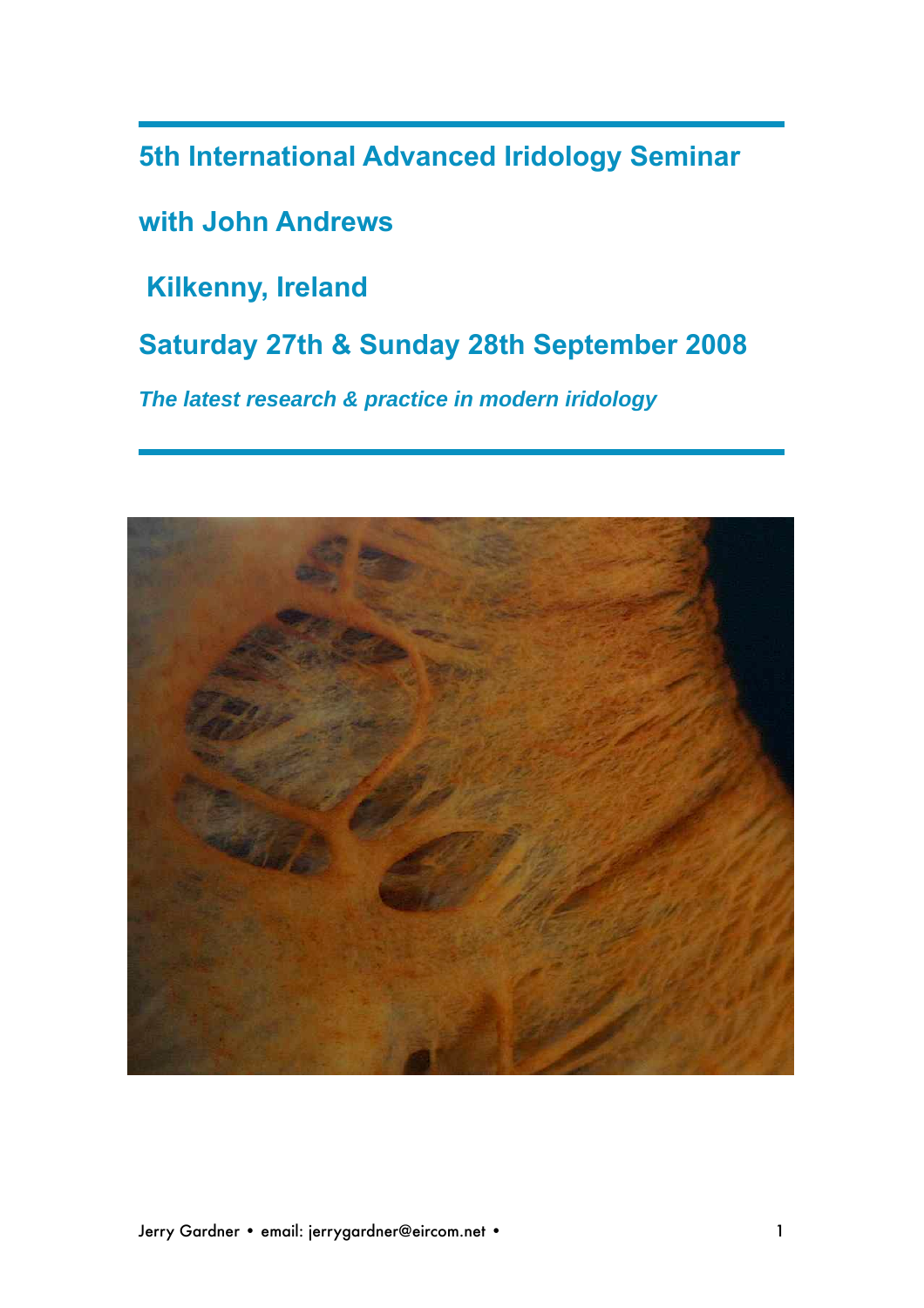# **The Inner Pupillary Border & Modern Iridology Research Saturday 27th September 2008**

The Inner Pupillary Border or IPB is the future of modern iridology. This rich environment of different & accurate levels of interpretation & assessment, is the only visible aspect of the central nervous system that we have. The accurate & dynamic study of the IPB helps to clarify or emphasize what we can identify with the iris. Within this seminar we look at the latest high resolution photography of the IPB signs in relation to new iridology research covering practical elements of endocrinology, immunology, psychoneuroendocrinoimmunology, emotional epigenetics, embryology, nutrition, genetics & physiological functional regulatory medicine.



*The finer details of the IPB will be explored with a lavish gallery of explanatory images* 

We will explore the dynamic connections between the collarette & the IPB. In order to enable further study & reference away from the lecture theatre all participants will receive a CD of the material covered in both visual and text formats. We look at how knowledge of the IPB structures can determine many different therapeutic natural health protocols.

### **Dynamic Interpretation of the Inner Pupillary Border**

John will provide a dynamic interpretation of the Inner Pupillary Border combing classical inner pupillary border research & his own modern research findings in relation to clarification of the IPB diameters, IPB architecture & signs, colour, topographies - including the DNA/SNPs & the Krebs Cycle, differentiation of static & dynamic signs plus spinal signs.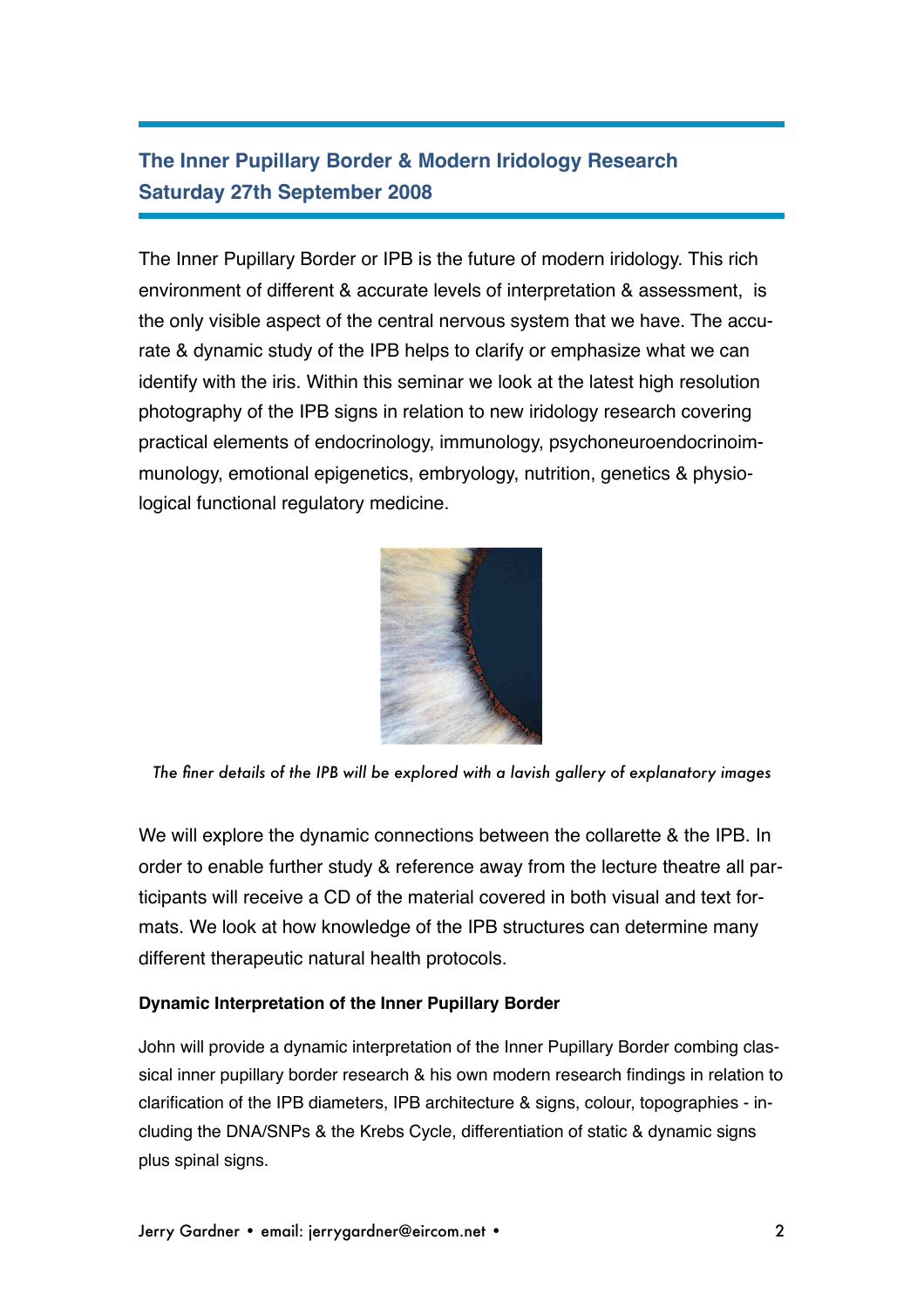### **Gastrointestinal System & Modern Iridology Sunday 28th September 2008**

Some of the most prevalent conditions & symptoms that we can encounter are those involving the Gastrointestinal System. Combining modern iridology & tongue analysis can provide clarification and help to understand the foundation to any digestive problems. This seminar will combine classical topography & the latest gastrointestinal iridology research to explore the dynamic interactions of the liver, endocrine & immune systems, embryology & emotional dynamics in many different gastrointestinal conditions. Successful treatment protocols for a myriad of digestive symptoms from John's extensive clinical experience will be covered from around the world.



**Complete differentiation of gastrointestinal iris signs will be made via lavish imagery**

### About John Andrews

John Andrews is considered one of the most inspirational and understandable lecturers in the field of iridology and natural medicine across the world today. He is the author of seven groundbreaking iridology textbooks, 18 Instructional CDs, numerous research papers and the Editor of the Advanced Iridology Research Journal. John presents advanced seminar for the 5th consecutive year in Ireland and he is a regular lecturer in many countries. His endeavours in modern iridology research & practice have been acknowledged He has recently launched an international advanced qualification in modern iridology, of which, this seminar is a qualifying module with. John is in private practice in East Yorkshire, England.